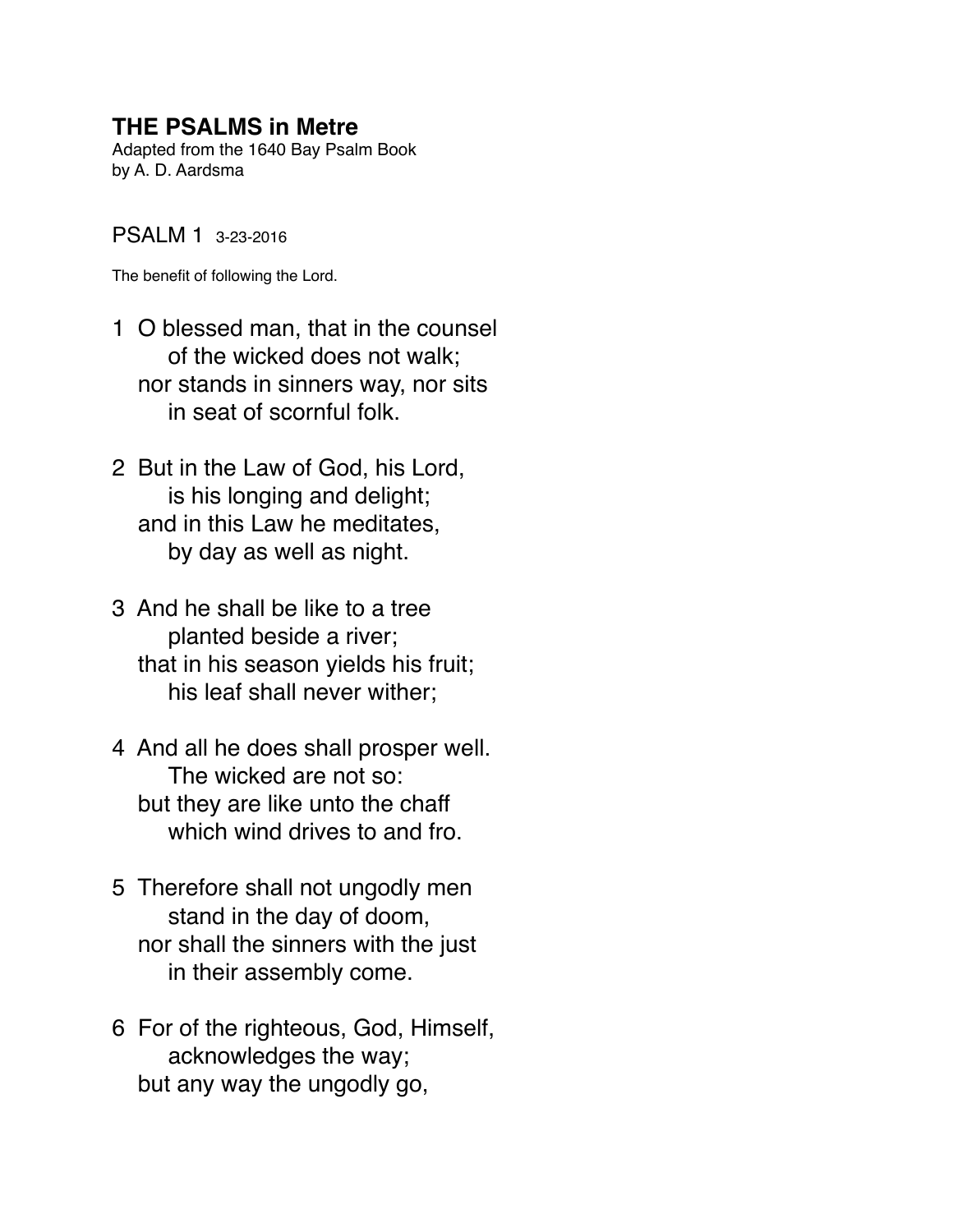leads surely to decay.

#### PSALM 2 3-24-2016

A prophecy of coming judgment and justice by Christ upon those who hate Him.

- 1 Why rage the heathen furiously; muse vain things, as they do?
- 2 Kings of the earth do set themselves; Princes consult, too . . .

 with one consent against the Lord and his Anointed One.

3 "Let us asunder break these bands; their cords be from us thrown."

- 4 Seated in heaven, God shall laugh and mock them; then will he
- 5 in ire and wrath speak to them and vex them suddenly.
- 6 But on my holy hill of Zion, have I my King anointed.
- 7 And on this hill will I declare the things that are appointed:

 God spake to me, "Thou art my Son: this day I thee begot.

8 Ask thou of me, and I will give the Heathen for thy lot.

 And of the earth thou shalt possess the utmost coasts abroad.

9 Thou shalt them break as potters' shards and crush with iron rod."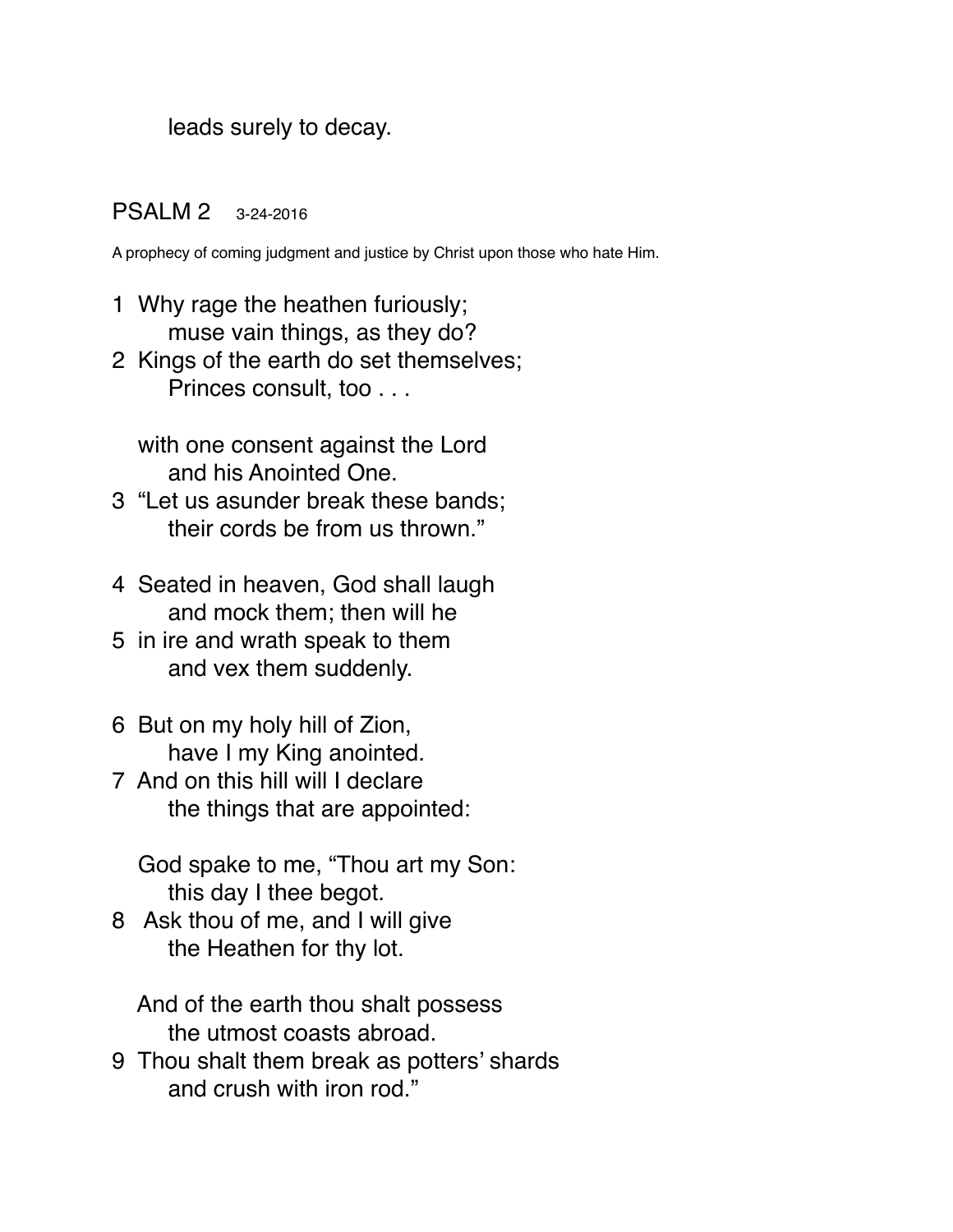- 10 And know, ye Kings; be wise, be learn'd; Ye judges of earth, hear:
- 11 Serve ye the Lord with reverence. Rejoice in him with fear.
- 12 Kiss ye the Son, lest he be wroth and ye fall in your way; for quickly burns his wrath. Oh, blessed are all that on him stay!

PSALM 3 3-24-2016 *A psalm of David when he fled from the face of Absalom, his son.*

Trusting in God when pursued by enemies.

- 1 O Lord, how many are my foes! How many against me stand!
- 2 Many say of my soul, "No help in God for him is at hand".
- 3 But thou, Lord, art my shield, my glory, and the uplifter of my head.
- 4 With voice to God I called, who from his holy hill me answered.
- 5 I laid me down, I slept, I waked, for the Lord my soul upheld.
- 6 Ten-thousand foemen may surround; of them my fears I've quelled.
- 7 Arise, O Lord! Save me, my God: all mine enemies thou hast stroke upon the cheekbone: and the teeth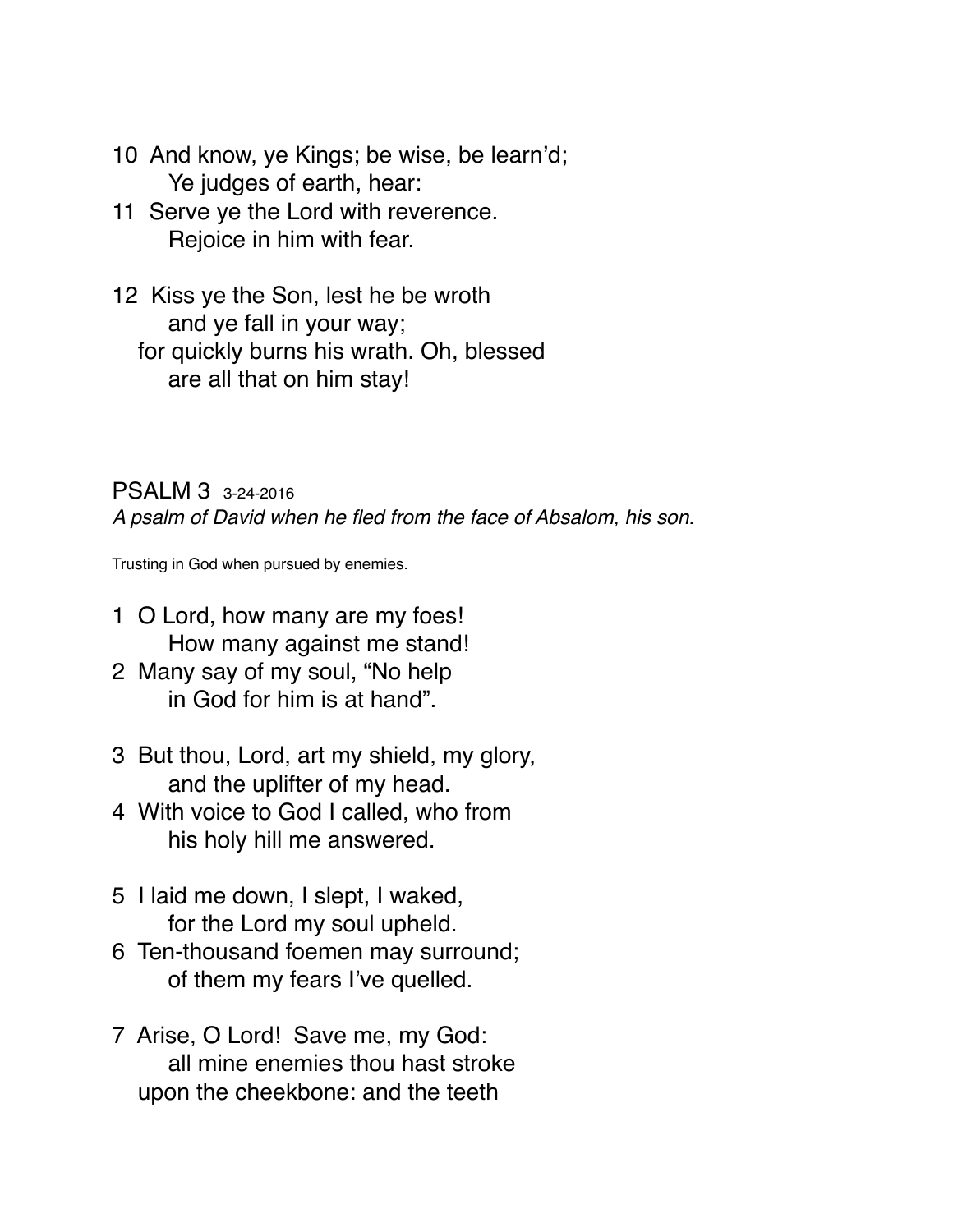of the ungodly thou hast broke.

8 This, and all such salvation, belongeth to Jehovah. Thy blessing is, and let it be upon thine own. Selah.

PSALM 4 3-25-2016 *To the chief Musician on Neginoth, a psalm of David.*

Trusting God at all times.

- 1 God of my justice, when I call, answer me when distressed. Thou hast relieved me: show me grace, and hear thou my request.
- 2 Ye sons of men, my glory turn to shame how long will you? How long will ye love vanity, and still deceit pursue?
- 3 But know, the Lord doth for himself set apart his gracious saint: the Lord will hear when I to him do pour out my complaint.
- 4 In your anger, do not sin. Confide seriously within your heart upon your bed and wholly silent be.
- 5 Let sacrifices of righteousness for sacrifices be, and confidently put your trust on Jehovah, so do ye.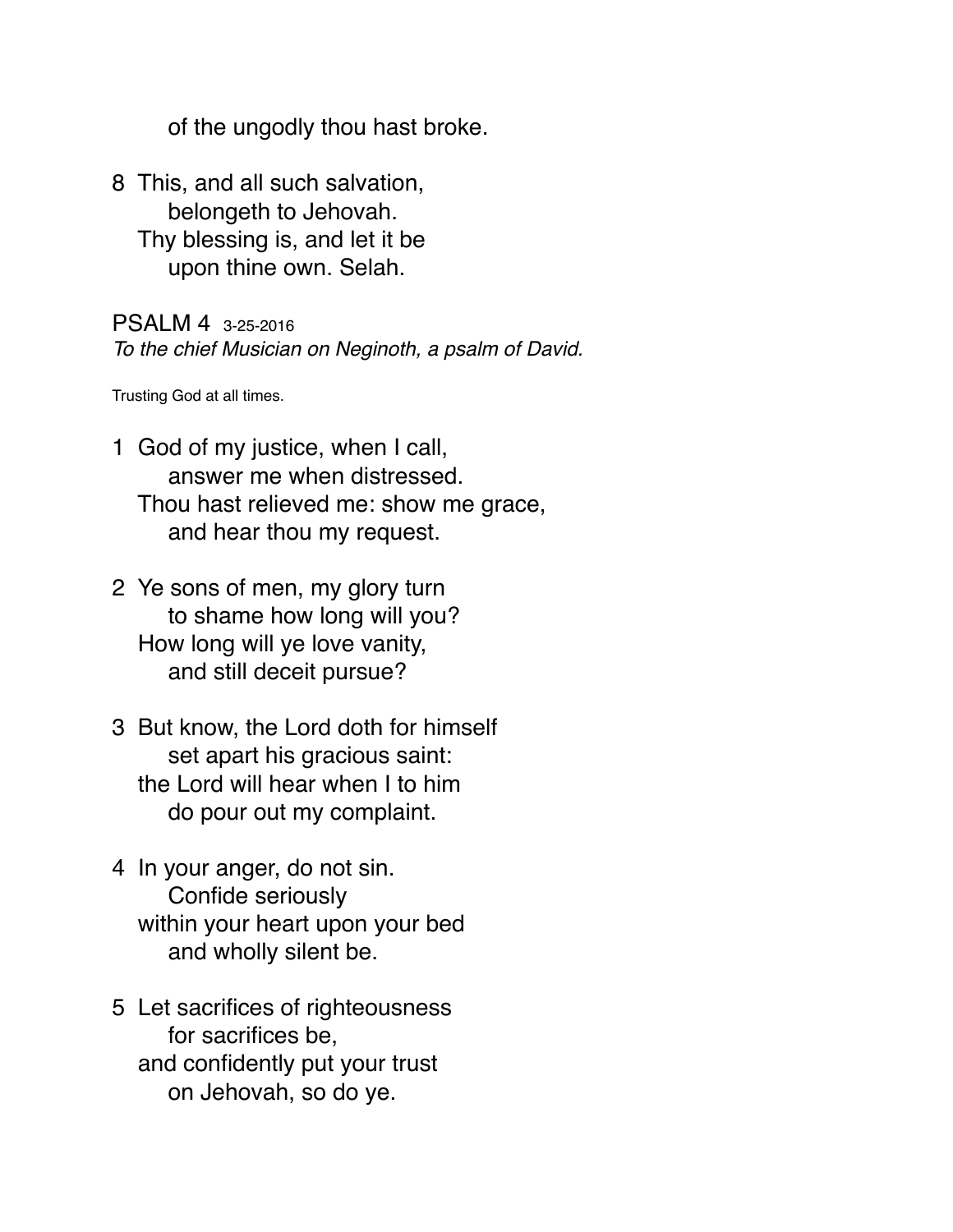- 6 Many there be that say, "O who will cause us good to see?" The light, Lord, of thy countenance let on us lifted be.
- 7 Thou hast put gladness in my heart more than the time wherein their corn and also their new wine have much increased been.
- 8 In peace with him I will lie down, and take my sleep will I: for thou, Lord, mak'st me dwell alone in confident safety.

PSALM 5 3-26-2016 *To the chief Musician upon Nehiloth, a psalm of David.*

Walking uprightly before God and trusting Him for deliverance.

- 1 Hear thou my words and understand my meditation, Jehovah.
- 2 My King, my God, attend the voice of my cry: for to thee I pray.
- 3 At morn, Jehovah, thou shalt hear my voice: to thee I will address
- 4 at morn, I will look up. For thou art not a God lov'st wickedness. Neither shall evil with thee dwell.
- 5 Vain glorious fools before thine eyes shall never stand: for thou hatest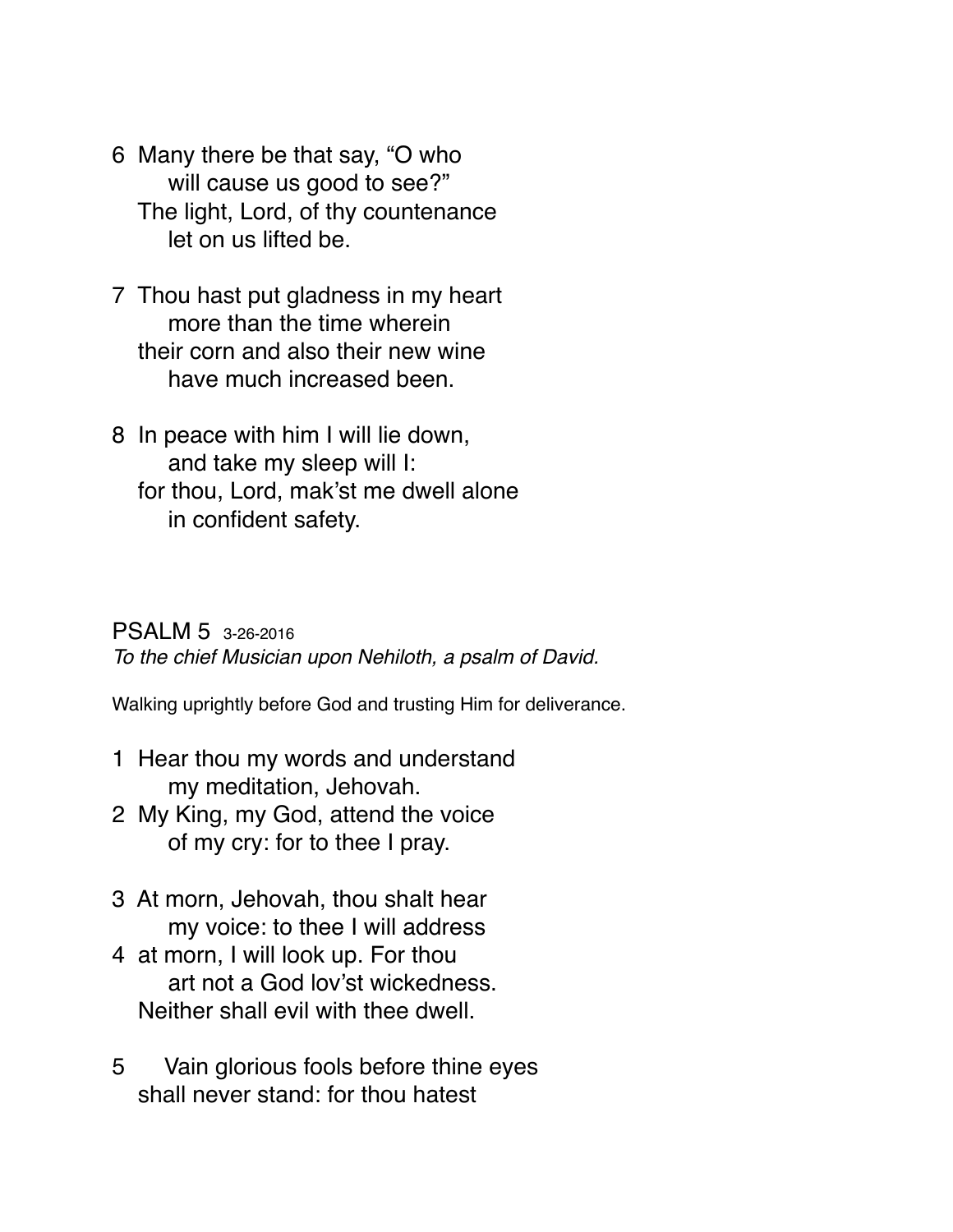all them that work iniquities.

- 6 Thou wilt bring to destruction the speakers of lying falsehood. The Lord will make to be abhorred the man deceitful and of blood.
- 7 But I will come into thine house in multitude of thy mercy: and will in fear of thee bow down in temple of thy sanctity.
- 8 Lead me forth in thy righteousness. Because of mine observing spies,
	- O Jehovah, do thou thy ways make straight, and plain before mine eyes.
- 9 For there no truth is in his mouth; their inward part - iniquities; their throat an open sepulcher; their tongue is bent to flatteries.
- 10 O God make thou them desolate; from their own plots let them fall far. cast them out in their heaps of sins for they against thee rebels are.
- 11 And all that trust in thee shall joy and shout for joy eternally and thou shalt them protect: and they that love thy name shall joy in thee.
- 12 For thou Jehovah wilt bestow a blessing on the righteous one and wilt him crown as with a shield with gracious acceptation.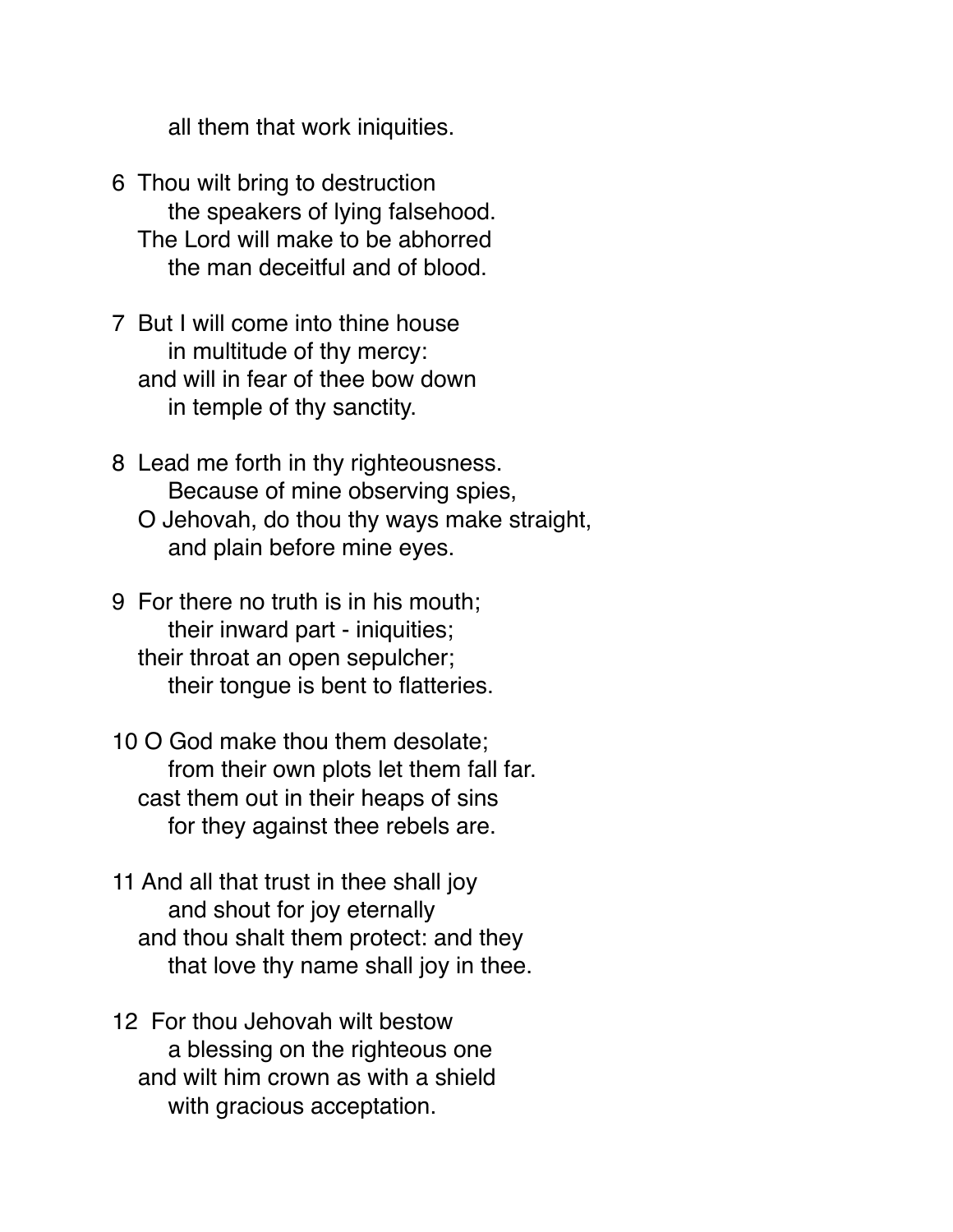PSALM 6 3-27-2016

*To the chief Musician on Neginoth upon Sheminith, a psalm of David.*

A cry to God in great weakness for healing.

- 1 Lord, in thy wrath rebuke me not, nor in thy hot wrath chasten me.
- 2 Pity me, Lord, for I am weak. Lord heal me, for my bones vexed be.
- 3 Also, my soul is troubled, for how long, Lord, wilt thou me forsake?
- 4 Return, O Lord, my soul release. O, save me for thy mercy's sake!
- 5 In death no memory is of thee, and who shall praise thee in the grave?
- 6 I faint with groans, all night my bed swims, I with tears my couch washed have.
- 7 Mine eye with grief is dim and old because of all mine enemies.
- 8 But now depart away from me, all ye that work iniquities:

 For Jehovah even now hath heard the voice of these my weeping tears; 9 Jehovah hears my humble suit; Jehovah doth receive my prayers.

10 Let all mine enemies be ashamed and greatly troubled let them be; yea, let them be returned back,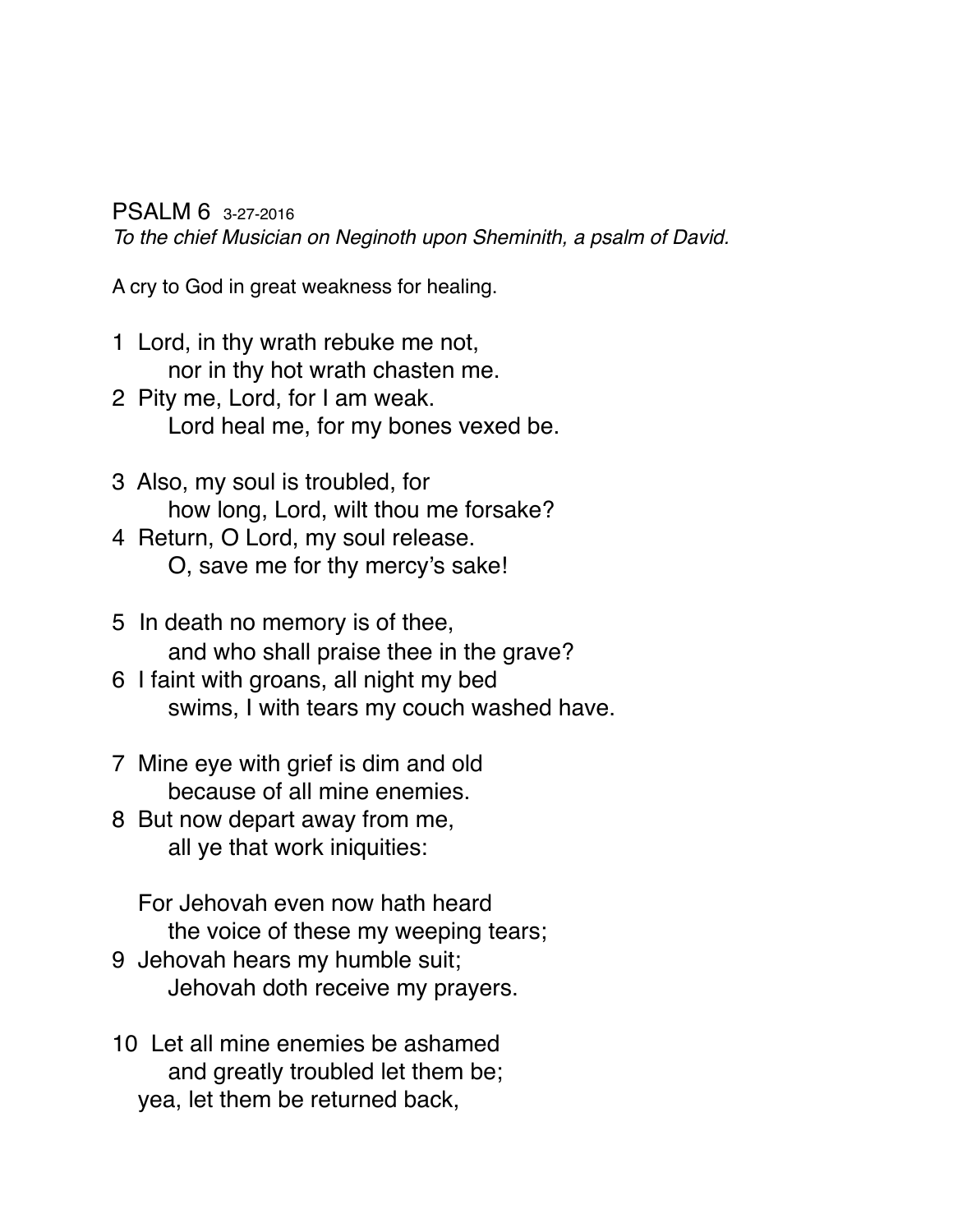and be ashamed suddenly.

## PSALM 7 3-29-2016

*Shiggaion of David which he sang to Jehovah upon the words of Cush, the Benjamin.*

Trusting God for help against a powerful enemy.

1 O, Lord, my God, in thee I do my trust repose. Save and deliver me from all my persecuting foes. 2 Lest like a lion he my soul in pieces tears; rending asunder, while there is not one deliverer. 3 Jehovah, O, my God, if this thing done have I: If so there be within my hands wrongful iniquity; 4 If I requited ill the man with me at peace, (yea I have him delivered that was my foe, causeless) 5 Let foe pursue my soul, and take, and tread to clay my life: and honor in the dust there let him wholly lay. **6 Arise, Lord, in thy wrath, for th'enemies' fiercedness be thou lift up, and wake to me judgement thou didst express. 7 So, thee encompass round shall peoples' assembly;**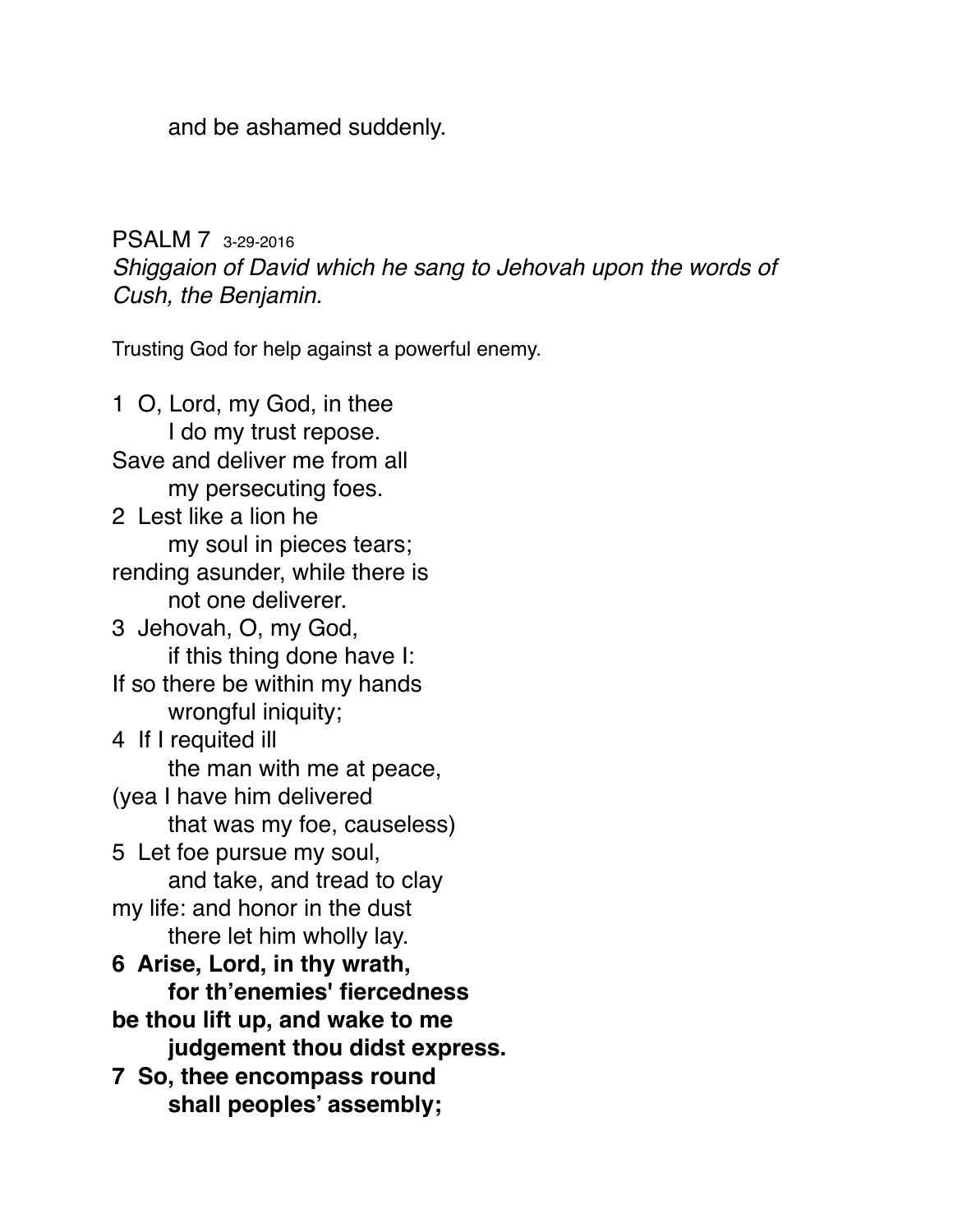### **and for the same do thou return unto the place on high.**

8 The Lord shall judge the folk; Jehovah, judge thou me according to my righteousness, and mine integrity. 9 Let all mens' malice cease, but do the just confirm. For thou who art the righteous God dost heart and reins discern. 10 For God, my shield, the right in heart he saved hath. 11 The God that doth the righteous judge yet daily kindleth wrath. 12 If he do not return, his sword he sharp will whet: His bow he bended hath, and he the same hath ready set. 13 For him he hath prepared the instruments of death; For them that holy be secure, his arrows he sharpeneth. 14 Behold he travailleth of vain iniquity: a toilsome mischief he conceived, but shall bring forth a lie. 15 A pit he digged hath, and delved deep the same: but fall'n he is into the ditch, that he himself did frame. 16 His mischievous labour shall on his head turn down: and his injurious violence shall fall upon his crown. 17 Jehovah I will praise for his just equity;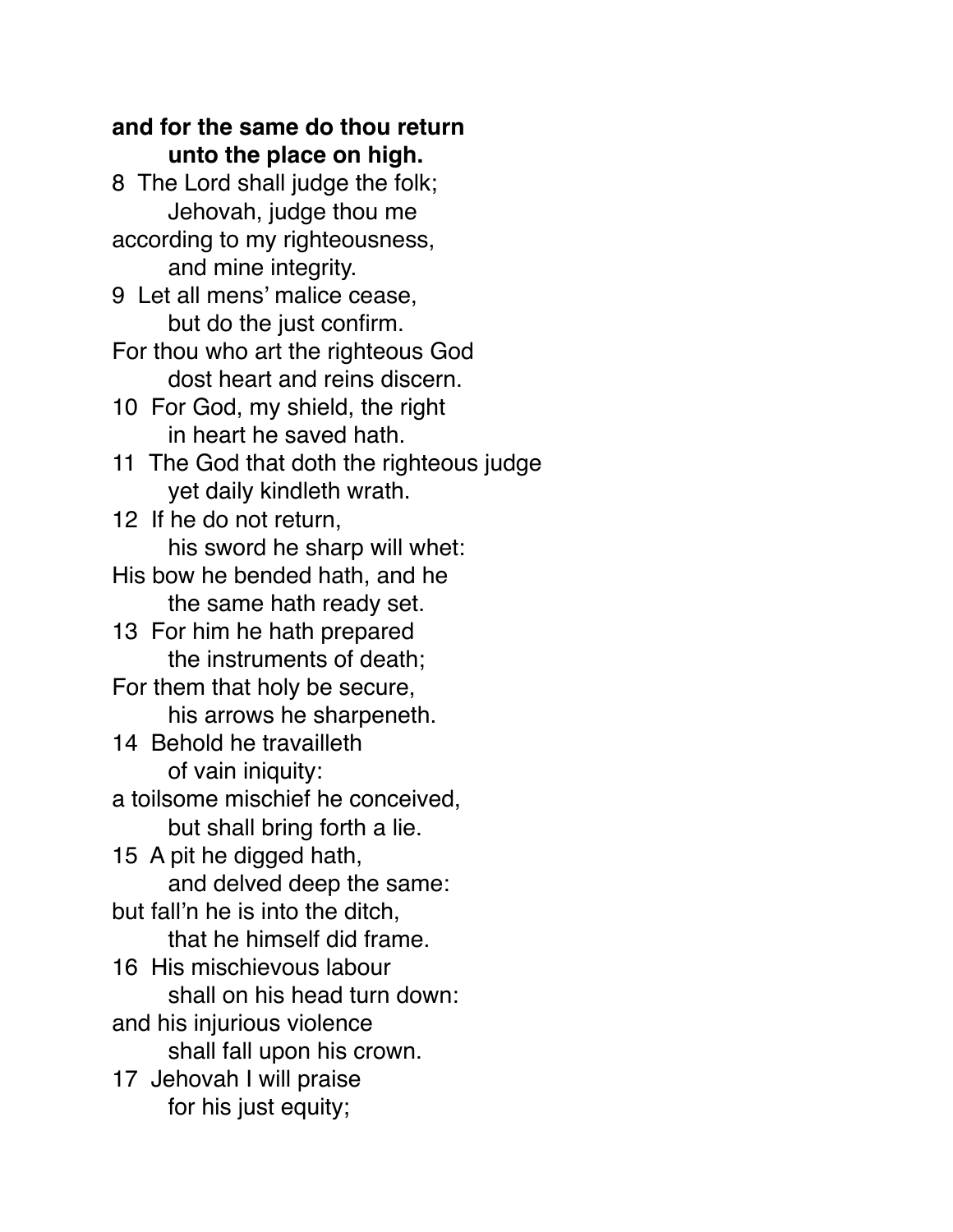and I will sing unto the name of Jehovah most high.

### PSALM 8 3-31-2016

*To the chief Musician upon Gittith, a psalm of David.*

Praising God for His goodness to mere man.

- 1 O, Lord, our God in all the earth, how's your name wondrous great! who has your glorious majesty above the heavens set. 2 Out of the mouth of sucking babes your strength you did ordain, that you might still the enemy and them that you disdain. 3 When I your fingers' work — your heavens, the moon and stars — consider, 4 which thou hast set, What's wretched man that thou dost him remember? or what's the son of man, that thus him visited thou hast? 5 For next to angels, thou hast him a little lower placed, and hast with glory crowned him, and comely majesty: 6 And on they works hast given him, lordly authority. 7 All hast thou put under his feet; all sheep and oxen, yea 8 and beasts of field, fowls of the air, and fishes of the sea, and all that pass through paths of seas.
- 9 O, Jehovah, our Lord,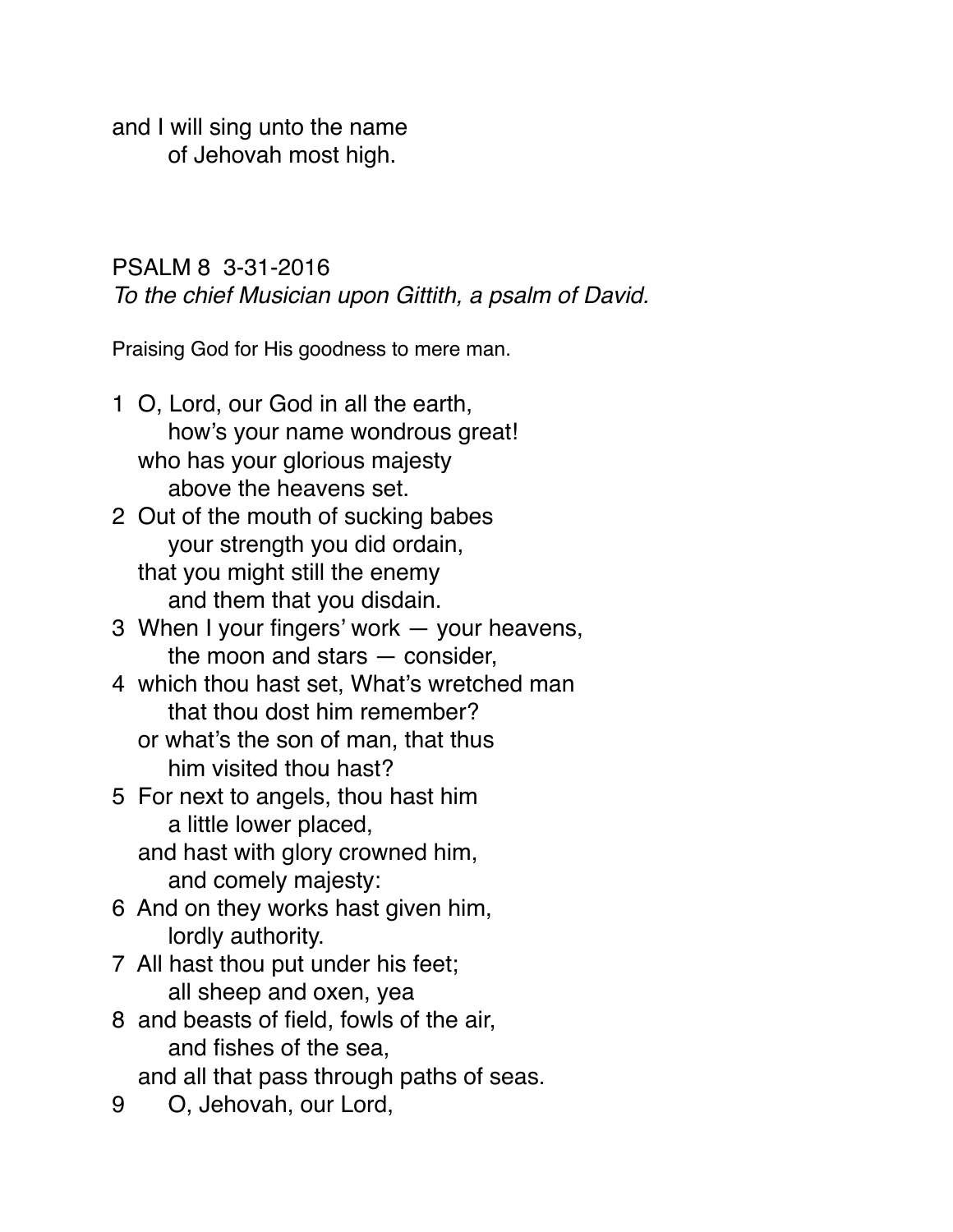how wondrously magnificent is thy name through the world!

#### PSALM 9 4-1-2016 *To the chief Musician upon Muth-Labben, a psalm of David.*

A song of thanks to God for great victory.

- 1 Lord, I'll praise you, with all my heart; your wonders, I'll proclaim.
- 2 I will be glad and joy in you; Most High, I'll sing your name.
- 3 In turning back my foes, they'll fall and perish at your sight;
- 4 For you maintained my right and cause: Inthroned, sat judging right.
- 5 The heathen and the wicked, you have checked and have destroyed; their names you've razed forever.
- 6 Your ruins, foe, for aye are donewho made their towns decay. Their memory with them is lost.
- 7 Yet ever sits the Lord: his throne to judgment he prepares;
- 8 With right he'll judge the world. He to the folk shall minister judgment in uprightness.
- 9 The Lord is for the oppressed a fort: a fort in times of stress.
- 10 Who knows your name will trust in you, nor do you, Lord, forsake,
- 11 them that seek you. Psalms to the Lord that dwells in Zion, make: declare among the folk his works.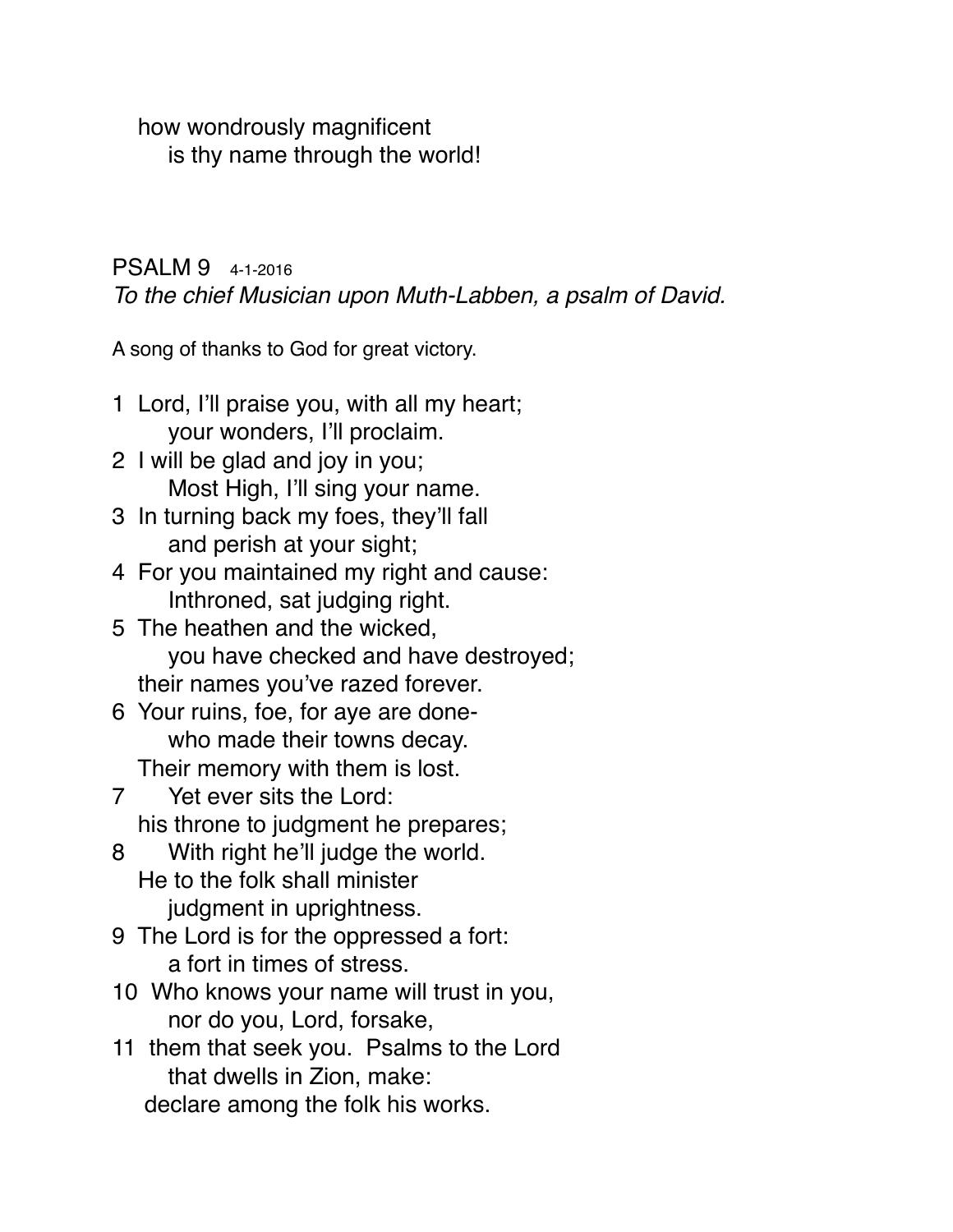- 12 For blood, when he does seek, he them remembers: nor forgets the crying of the meek.
- 13 Jehovah, mercy on me have, from them that do me hate. Mark mine afflictions that arise; Lift me from death's gate.
- 14 That I may tell in the gates of the Daughter of Zion your praises, all, and may rejoice in your wonderful salvation.
- 15 The heathen are sunk down into the pit that they had made: their own foot is taken in the net which secretly they laid.
- 16 By judgment which he executes Jehovah is made known: the wicked is snared by his own hand. [Let there be deep meditation.]
- 17 The wicked shall be turned to Hell, and all who God forget.
- 18 Forgot the needy shall never be; the poor's hope ne'er failed him yet.
- 19 Arise, O Lord, lest men prevail. Judge the heathen in thy sight.
- 20 That they may know they be but men, the nations, Lord, affright. Selah

## PSALM 10 4-4-2016

A plea to God for help against unjust persecutors.

1 Why do you stand afar off, Lord?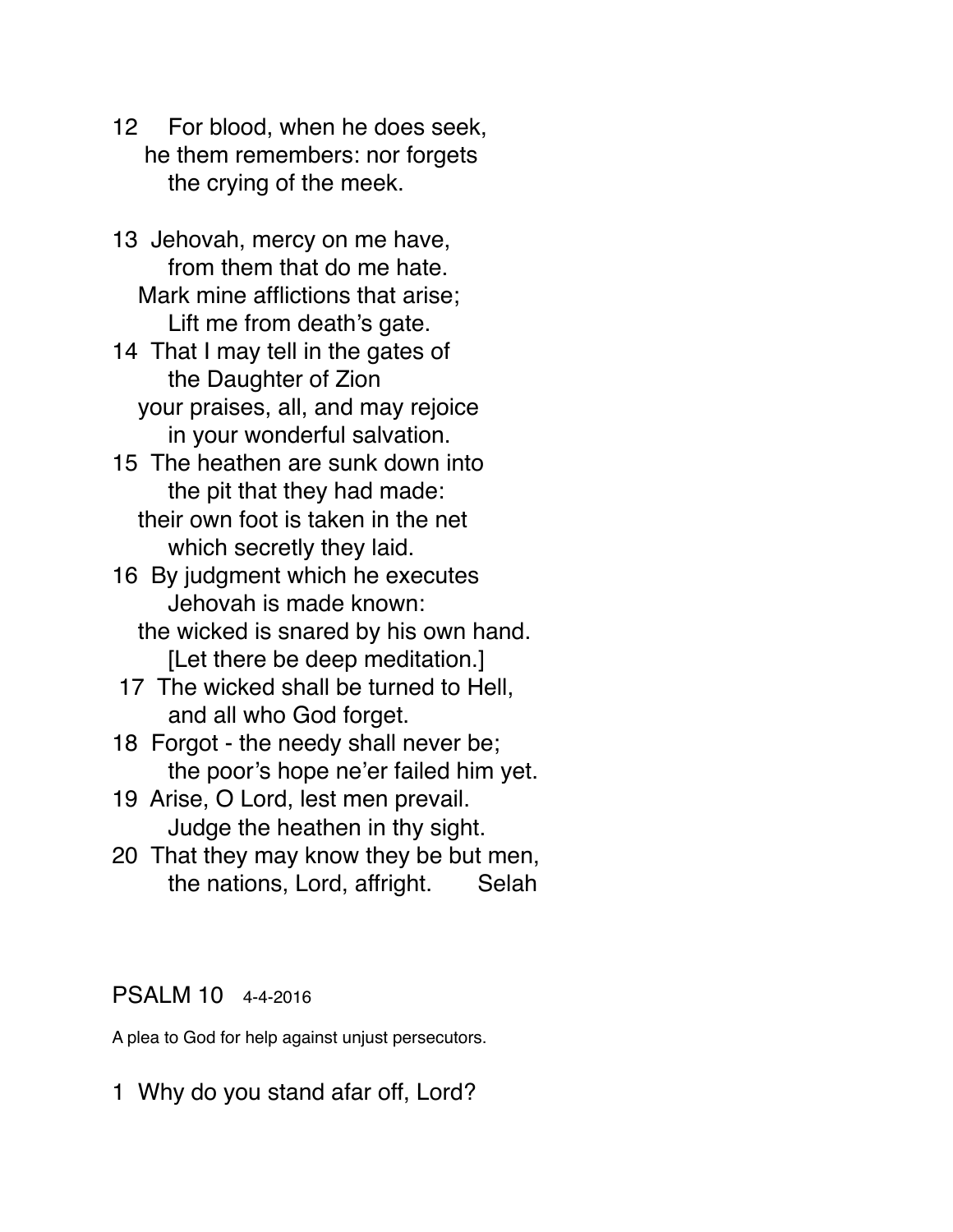Why hide in times of strait?

- 2 In pride the wicked persecutes the poor afflicted wight. Snare them in their contrived plots:
- 3 for of his heart's desire the wicked boasts, and the covetous he blesses, stirring up God's ire.
- 4 The wicked one by reason of his countenances's pride will not seek after God: no God in all his thoughts abides.
- 5 His ways do always bring forth grief. On high, your judgments be above his sight. His pressing foes puff at them, all, will he.
- 6 Within his heart he so has said, "I moved shall not be from aye to aye, because I am not in adversity."
- 7 His mouth with cursing filled is; with deceits and fallacy: under his tongue perverseness is; also iniquity.
- 8 In the close places of the towns he sits, in secret dens.
	- He slays the harmless; against the poor slyly his eye down bends.
- 9 He closely lurks as the lion lurks in order the poor to catch. He lurks, and trapping them in his net, the afflicted poor doth snatch.
- 10 Down doth he crouch, and to the dust humbly he bows, withal: so that a multitude of poor
	- in his strong paws may fall.
- 11 He says in his heart, "God has forgot;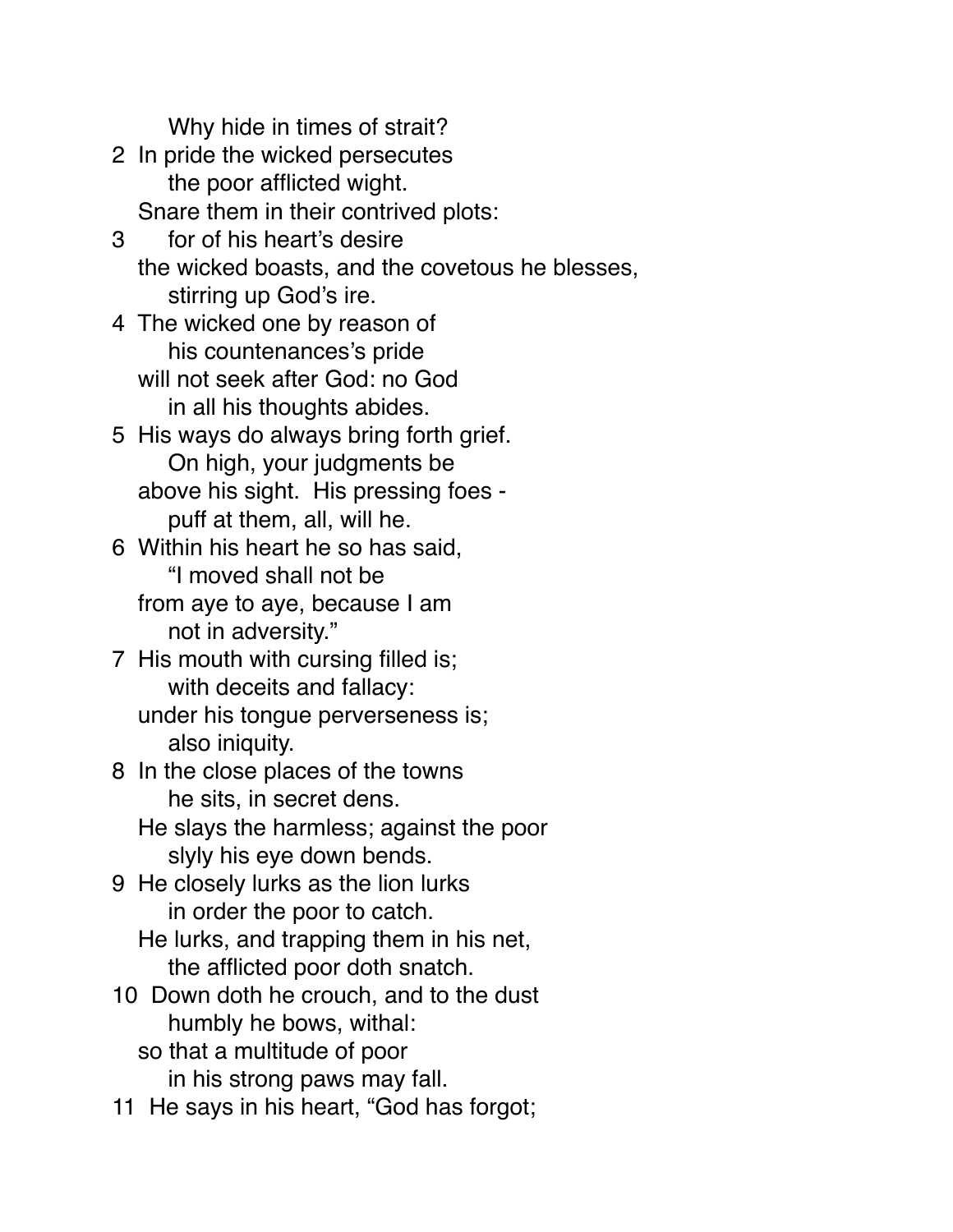he hides his face away,

 so that he will not see this thing unto eternal aye."

12 Arise, O Lord! Rise up, O God! Lift up your hand on high! Let not the meek afflicted one be out of memory.

13 Wherefore should the ungodly man condemn the Almighty One? He says in his heart, "You will not make inquisition."

14 You see, for you mark wrong and spite, with your hand to repay. The poor leaves it to you. You are of fatherless the stay.

15 So, break the arm of the wicked and, of the evil doer, search out all his impiety,

until you find no more.

16 Jehovah, King forever is, and to eternal aye.

 Out of his land the heathen folk are perished away.

17 The meek, afflicted man's desire, Jehovah, you do hear;

 you will surely strengthen their heart; and make attend thine ear:

18 To judge the fatherless and distressed, that the ungodly of this world may no longer be allowed to terrify or oppress.

PSALM 11 4-6-2016 *To the chief Musician, a psalm of David.*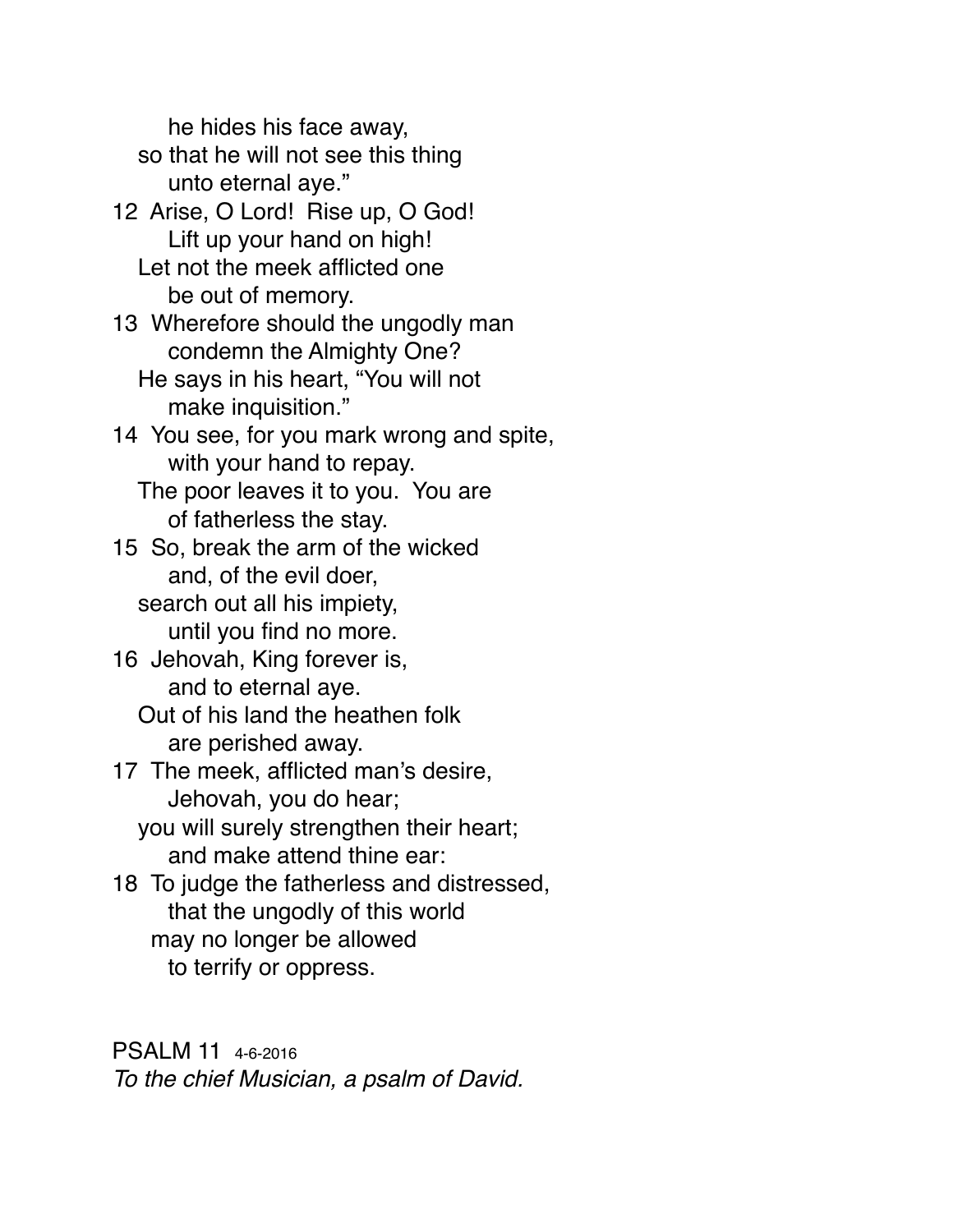A declaration of maintaining integrity and faith in God.

- 1 I in the Lord do trust, how then to my soul do you say, "As does a little bird, unto your mountain fly away"?
- 2 For, lo, the wicked bend their bow, their arrows they prepare on string; to shoot in dark at them in heart that upright are.
- 3 If that the firm foundations utterly ruined be, as for the man that righteous is,
	- what then perform can he?
- 4 The Lord in his holy temple is; the Lord's throne in heaven. His eyes will view, and his eyelids will prove the sons of men.
- 5 The man that truly righteous is, even him the Lord will prove; his soul the wicked hates, and him that violence doth love.
- 6 Snares, fire, and brimstone he will rain ungodly men upon:
	- and burning tempest; of their cup shall be their portion.
- 7 For Jehovah that righteous is, all righteousness does love: his countenance the upright one, beholding, does approve.

# PSALM 12 4-10-2016

*To the chief Musician upon Sheminith, a psalm of David.*

1 Help, Lord, for godly men do cease;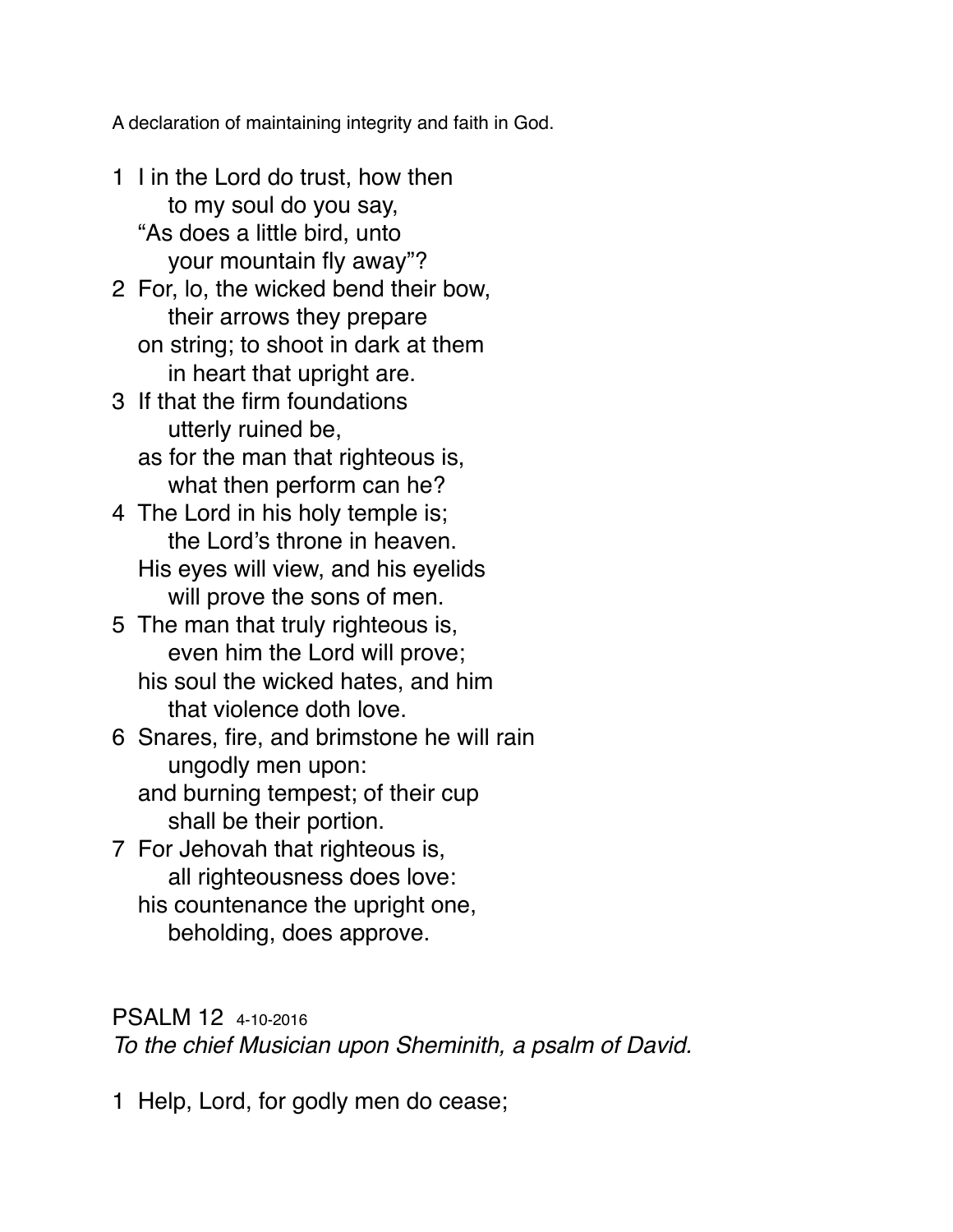faithful fail men among.

- 2 Each to his friend speaks vanity; with flattering lips and tongue and with a double heart they speak.
- 3 All flattering lips, the Lord shall cut them off, with every tongue that speaketh boasting word.
- 4 Thus have they said, "We, with our tongue, prevailing power shall get.
	- Are not our lips our own, for Lord who - over us is set?"
- 5 Thus saith the Lord, "For sighs of them that want, for poor oppressed,
	- I'll now arise. From such as puff, will set him safe at rest."
- 6 Pure are the words the Lord doth speak, as silver that is tried
	- in earthen furnace seven times, that hath been purified.
- 7 Thou shalt them keep, O Lord, thou shalt preserve them, every one, forevermore in safety from
	- this generation.
- 8 The wicked men on every side do walk presumptuously when as the vilest sons of men exalted are on high.

PSALM 13 4-10-2016 *To the chief Musician, a psalm of David.*

Calling upon God for rescue.

1 O, Jehovah, how long wilt thou forget me, aye?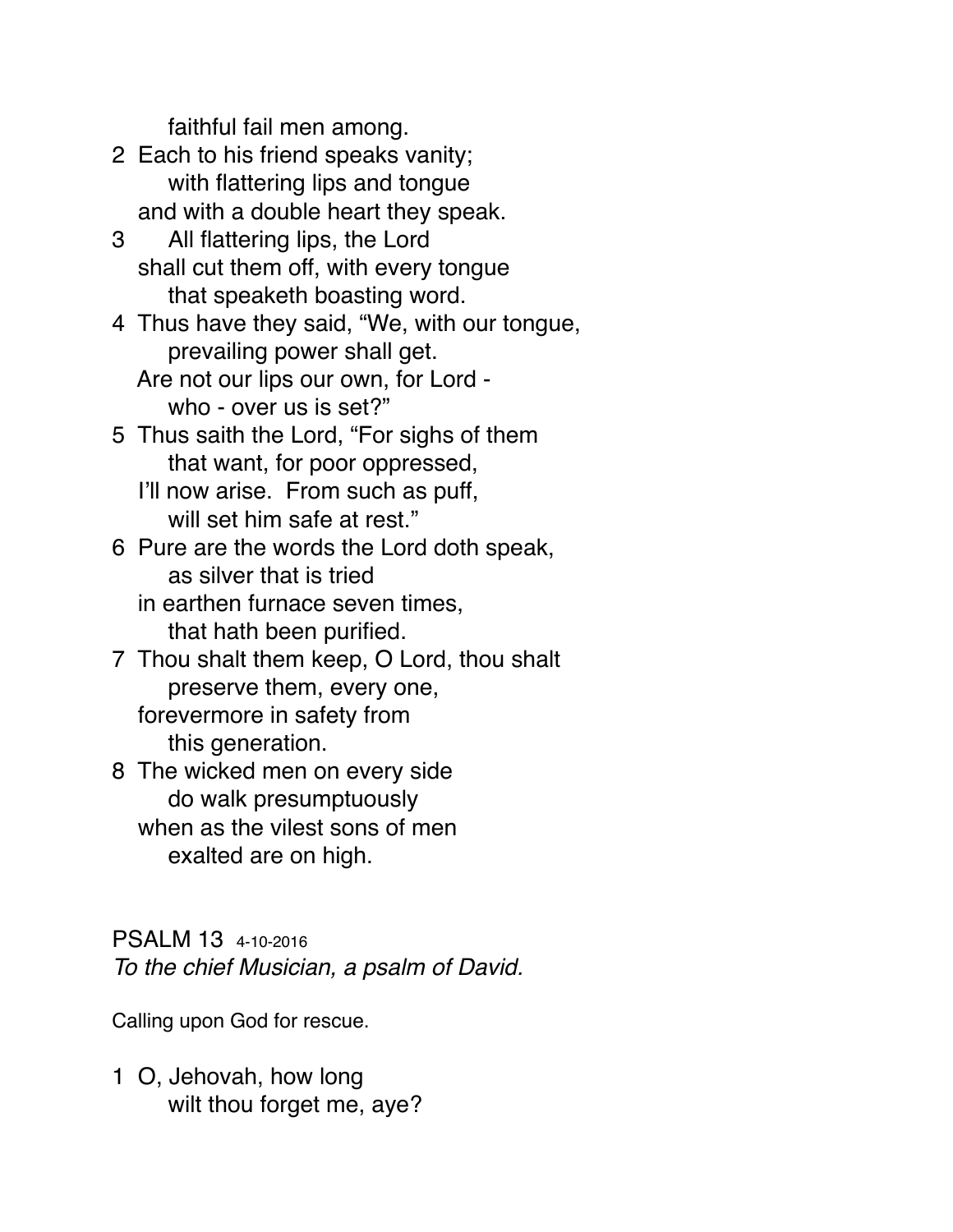How long wilt thou thy countenance hide from me far away? 2 How long shall I counsel in my soul take; sorrow in my heart daily over me set? How long shall be my foe? 3 Jehovah, O my God, behold me! Answer make! Illuminate mine eyes, lest I the sleep of death do take; 4 Lest my foes say "I have prevailed against him!" and me those who do trouble do rejoice when I shall moved be. 5 But, I assured, trust have put in thy mercy. My heart in thy salvation shall joy exceedingly. 6 Unto Jehovah I will sing, because that he for evil bountifully hath rewarded good to me.

PSALM 14 4-10-2016 *To the chief Musician, a psalm of David.*

The foolishness of turning from God.

1 The fool in his heart saith, "There is no God!" They are corrupt; have done abominable practices. That doeth good, there is none. 2 The Lord from heaven looked down

on sons of men to see if any that do understand that seeketh God there be.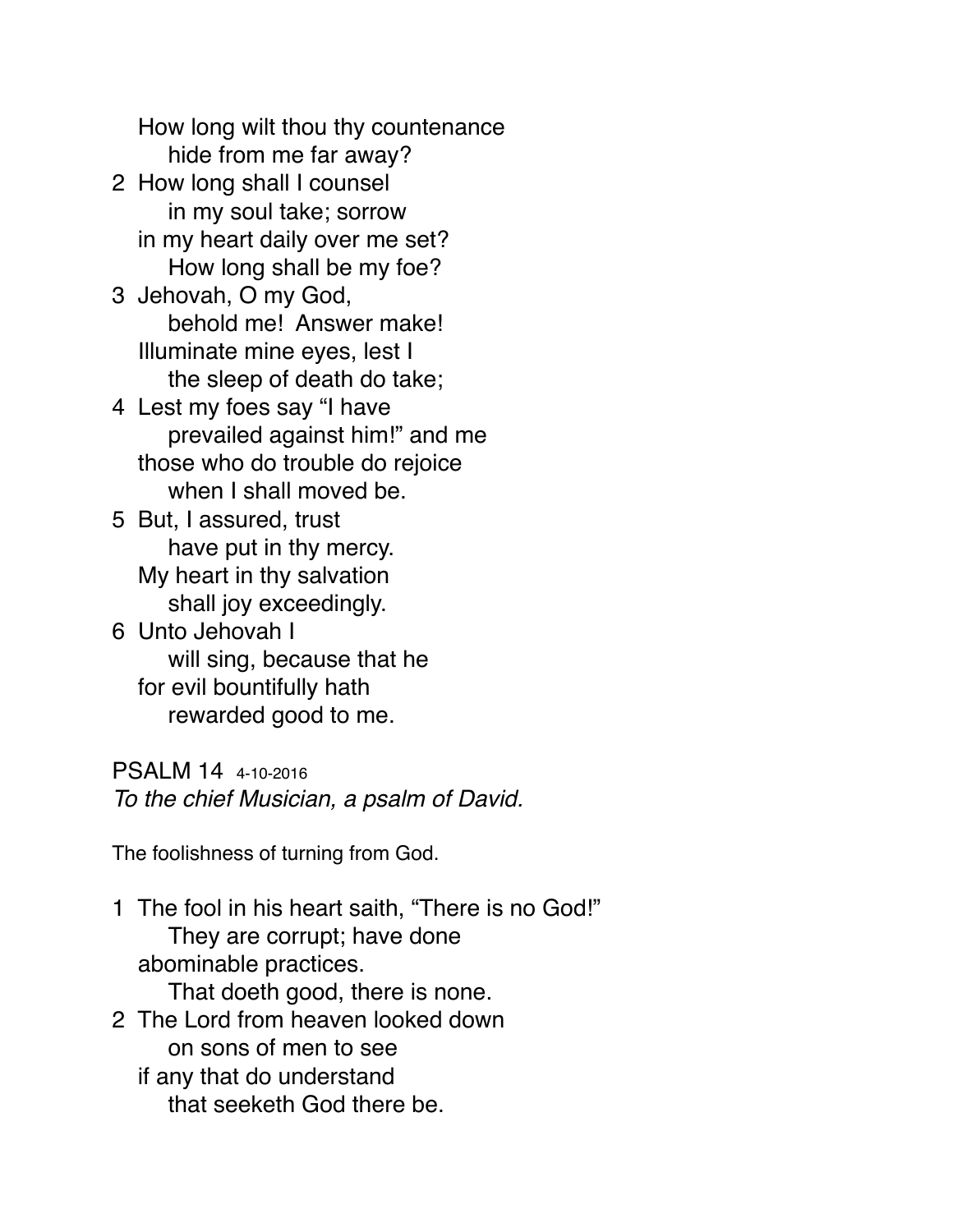3 All are gone back together; they even filthy are become, and there is none that doeth good no, not so much as one. 4 The workers of iniquities have they no knowledge, all, that eat my people as they eat bread, and on God do not call? 5 Therewith, a very grievous fear affrighted sore, they were, for God in the generation is of such as righteous are. 6 The counsel you would make, of him that poor afflicted is, to be ashamed, and that because the Lord his refuge is. 7 Who - Israel's health - from Zion gives? his folks' captivity when God shall turn - Jacob shall joy; glad Israel shall be.

PSALM 15 4-10-2016 *A psalm of David.*

A meditation on being close to God.

- 1 Jehovah, who shall in thy tent sojourn? And who is he shall dwell within thy holy mount?
- 2 He that walks uprightly; and works justice; and speaks truth
- 3 In his heart; and with his tongue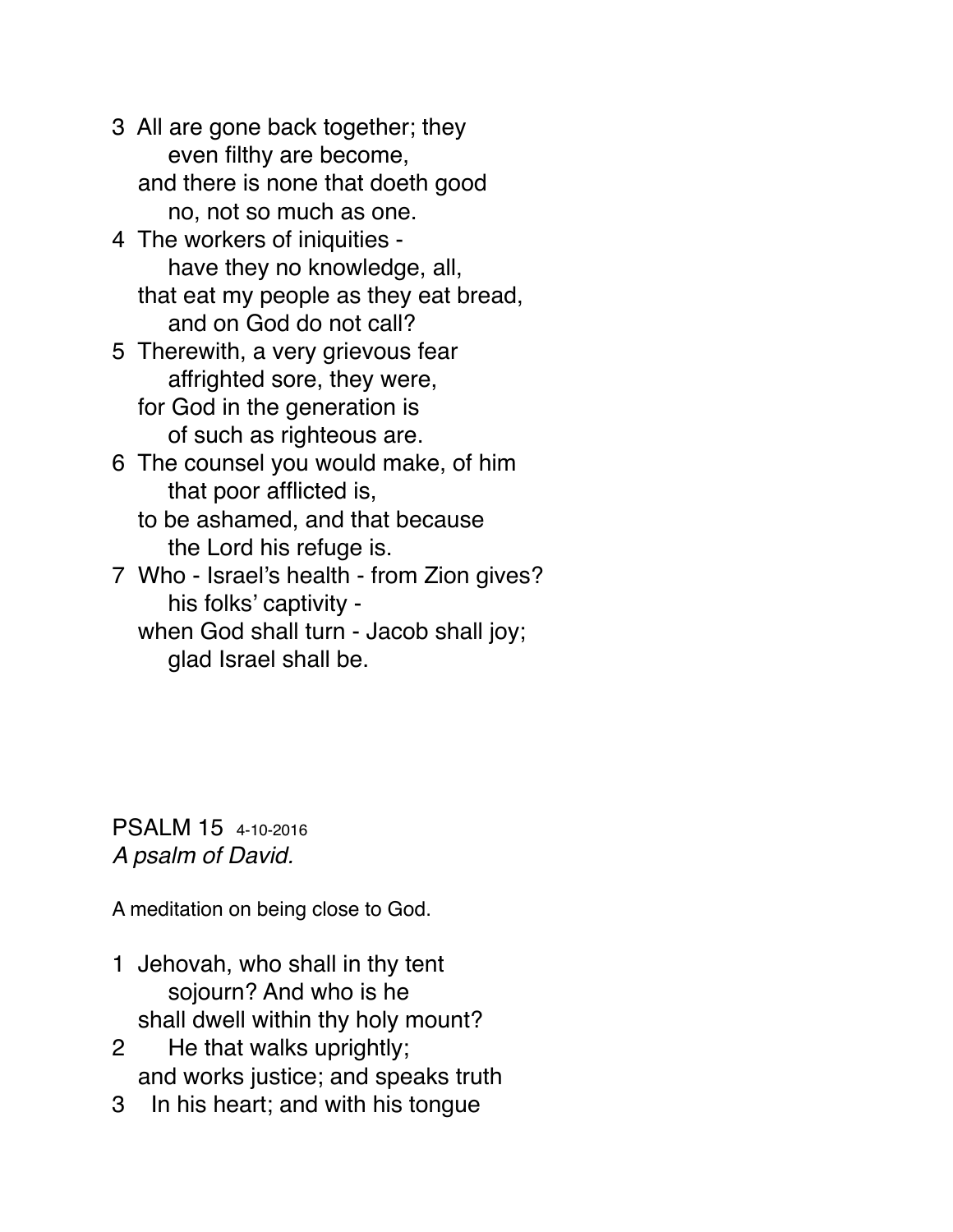he does not slander; neither does unto his neighbor wrong; and, against his neighbor, that does not take up reproachful lies; 4 He, that an abject person is, condemned is in his eyes. But he will highly honor them that do Jehovah fear; And changeth not, though to his loss, if that he once do swear; 5 Nor gives his coin to usury; and bribe he doth not take against the harmless. He that does these things shall never shake.

PSALM 16 4-11-2016 *Michtam of David*

Trusting God for future deliverance.

- 1 Oh, mighty God, preserve thou me, for on thee do I rest.
- 2 Thou art my God, unto the Lord, my soul, thou hast professed: "My goodness reacheth not to thee,
- 3 but to the saints upon the earth and to the excellent, whom all my joy is on."
- 4 They who give gifts to a strange God, their sorrows multiply: their drink oblations of blood offer up will not I. Neither, will I into my lips the names of them take up.
- 5 Jehovah is the portion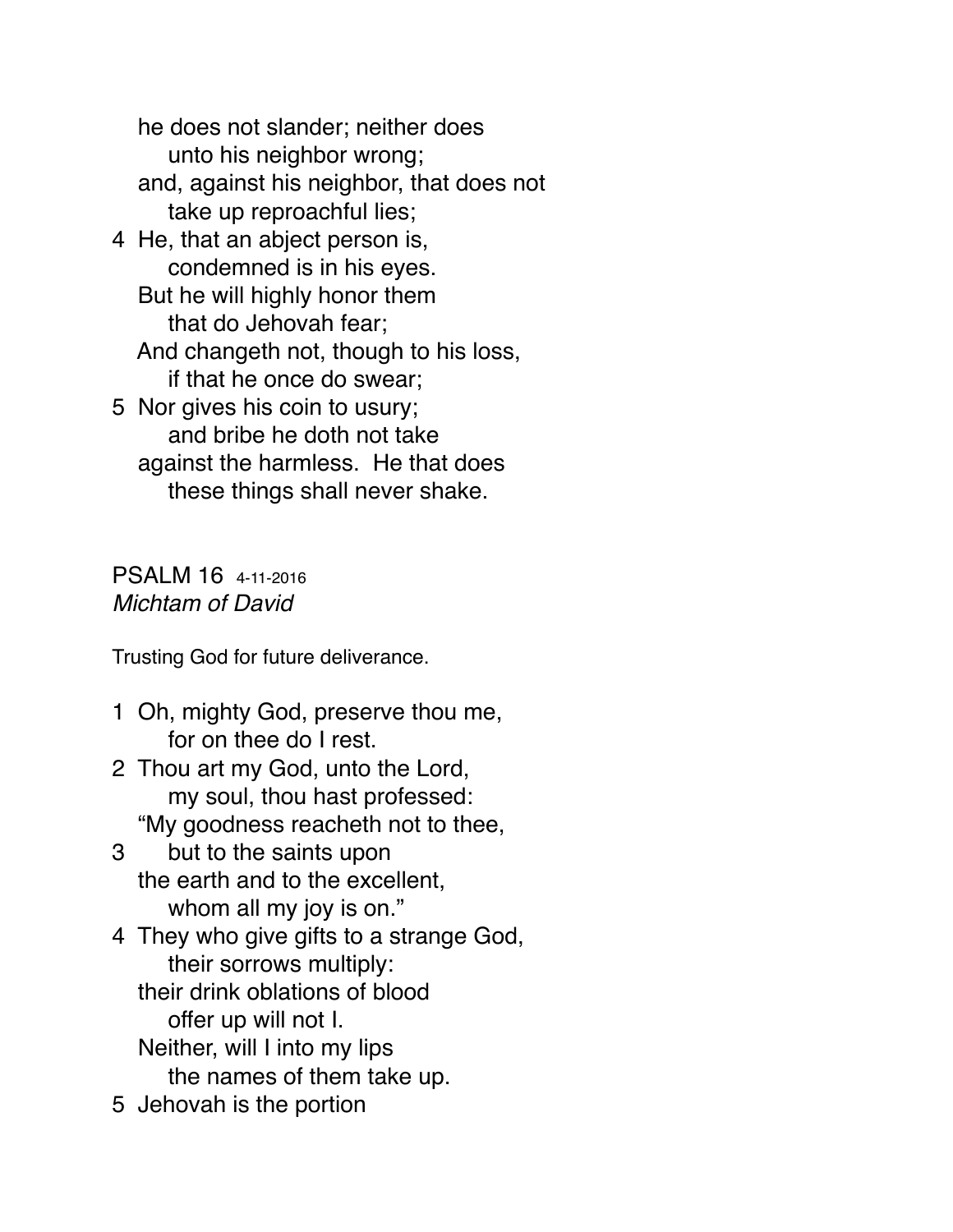of my part, and my cup. Thou art maintainer of my lot. 6 To me the lines fallen be in pleasant places: yea, sure is the heritage for me. 7 I will Jehovah humbly bless, who hath me counseled. Yea, in the night my reins have me chastising nurtured. 8 Jehovah I have always set as present before me: because he is at my right hand I shall not moved be. 9 Wherefore my heart rejoiced hath, and glad is my glory. Moreover, also, my flesh shall in hope lodge securely. 10 Because thou wilt not leave my soul within the grave to be, nor wilt thou give thine holy one corruption for to see. 11 Thou wilt show me the path of life, of joys abundant store; before thy face, at thy right hand, are pleasures evermore.

PSALM 17 4-11-2016 *A prayer of David*

A declaration of steadfastness in God despite impending trouble.

1 Harken, O Lord, unto the right; attend unto my cry. Give ear unto my prayer that goes from lips that do not lie.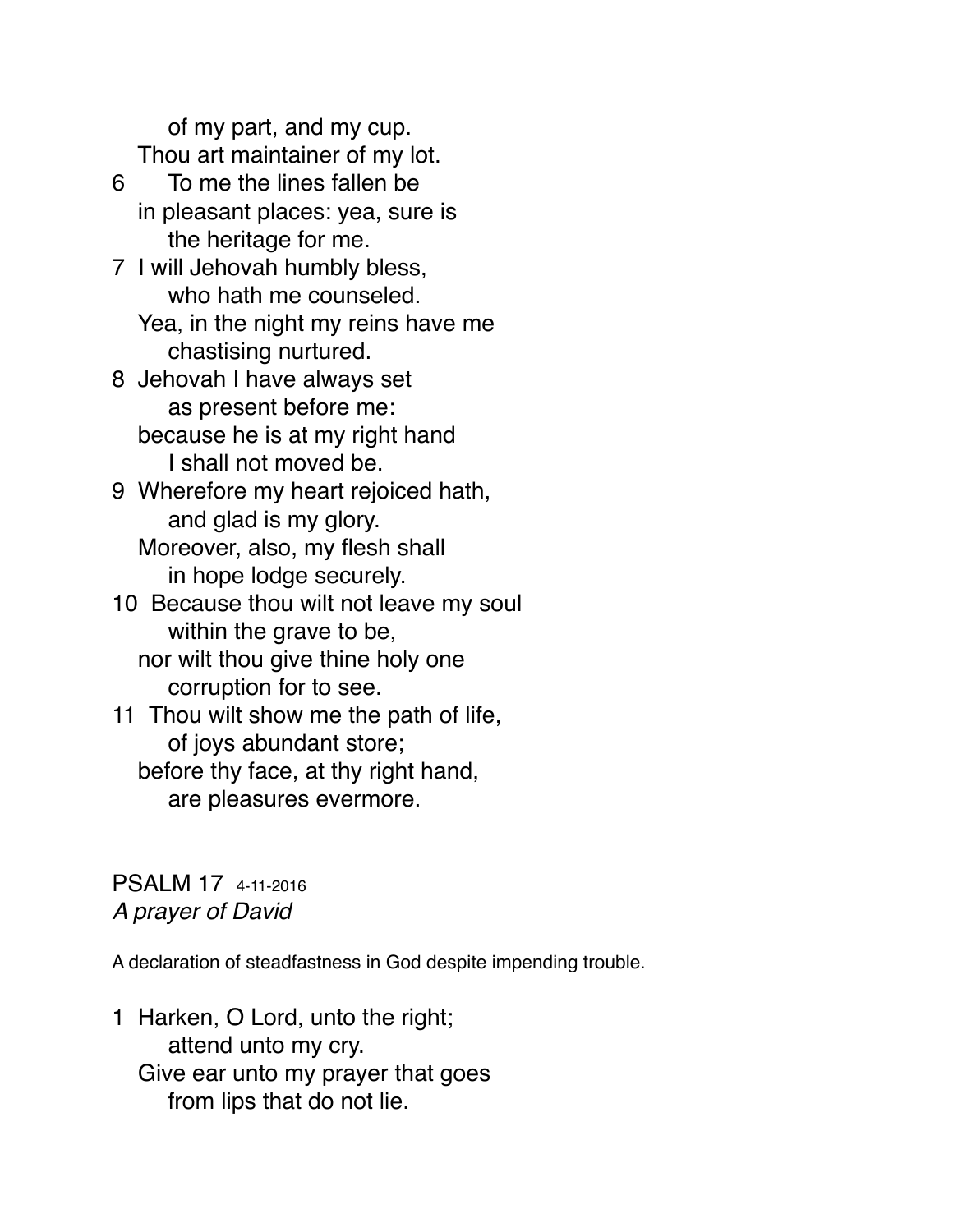2 From thy face, let my judgment come: thine eyes, the right, let see. 3 Thou provest mine heart, thou visitest

by night, and triest me yet nothing findest. I have resolved: my mouth shall not offend.

4 From men's works, by word of thy lips, I spoilers' paths attend.

5 Stay my feet in thy paths, lest my

- 6 steps slip. I called on thee, for thou wilt hear. God, hear my speech; incline thine ear to me.
- 7 O, thou that savest by thy right hand, thy marvelous mercies show unto them that trust in thee,
	- from such as against them rise.
- 8 As the apple of thine eye, me, keep; in thy wings' shade. Me hide
- 9 from wicked who me waste. My foes in heart are on each side.
- 10 Enclosed in their fat they are, and they speak with their mouth proudly.
- 11 They surround us in our steps. They set on earth their bowed-down eye.
- 12 His likeness as a lion is that greedy is to tear,
	- in secret places lurking as he a young lion were.
- 13 Him in his fight, rise! Disappoint! Make him bow down, O Lord! Do thou my soul deliver from the wicked, by thy sword;
- 14 from mortal men, by thine hand, O Lord; from men that mortal are, and of this passing world, who have within this life their share.